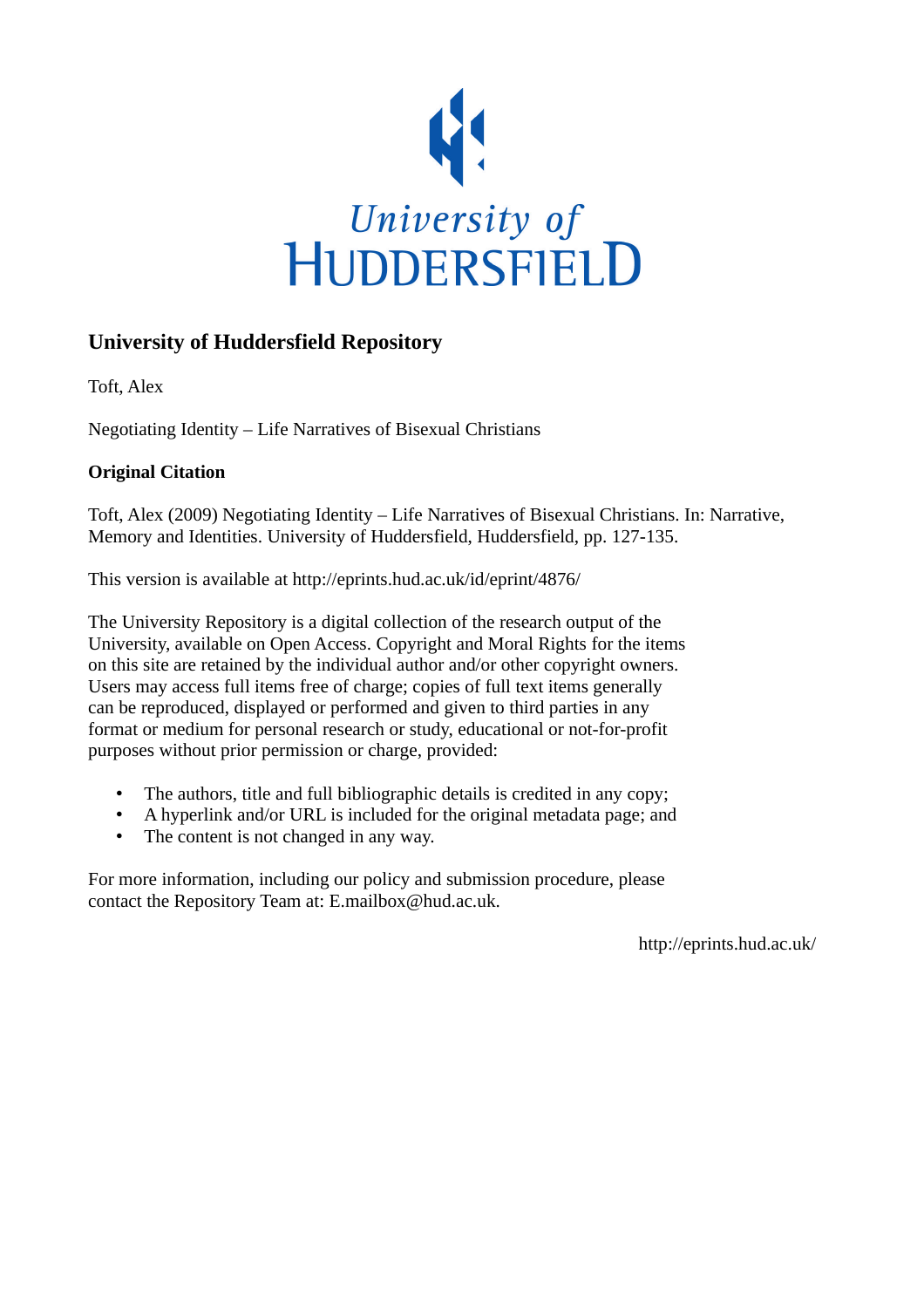# 13 Negotiating Identity – Life Narratives of Bisexual Christians ALEX TOFT

Sociological exploration specifically targeting bisexual Christians is in its infancy. Explanation regarding this is two-fold. Firstly, it is possible to argue that bisexual Christians are marginalised due to their identification as, and assimilation of, two identities which many see as contradictory. Extradition from the bisexual community, often seen as staunchly atheist, $\frac{1}{1}$  $\frac{1}{1}$  $\frac{1}{1}$  could occur due to individual's identification as Christian, conversely Christian congregations are seemingly less likely to be welcoming of bisexuals. Secondly, identification as bisexual is problematic in the perception of others. The conceptualisation of bisexuality as a legitimate sexual identity may be progressing in academic discourse (see Fox, 1996), however throughout both the heterosexual and homosexual community bisexuals are ostracised due to a lack of understanding and a perpetuation of stereotyping (Eadie, 1997; Hemmings, 2002).

 Previous empirical research on bisexual Christians has been partially successful; of particular note is the work of Wilcox (2003) and Yip (1997) both of whom have conducted large mixed-methods explorations. It is my contention however, that such work has not substantively addressed the diverse and differing needs of bisexuals. The categorisation of bisexuals into the acronym LGBT, undoubtedly has brought cohesion and strength to the plight of 'non-heterosexuals,<sup>[2](#page-1-1)</sup> but such offhand generalisation has rendered bisexual as synonymous with homosexuals regarding the challenges of living with spirituality. The Anglican Church (2000) has issued separate guidelines regarding bisexual life-styles and has grounds of reasoning for doing so. Throughout this chapter it will become apparent that previous research has been inclusive of bisexuals in order to provide an appearance of being so.

 Using data obtained from a large mixed-methods project involving quantitative and qualitative data collection tools this chapter focuses upon one specific theme of many that has arisen from the data, the negotiation and

127

<span id="page-1-0"></span> $\frac{1}{1}$  GALAH is one of the many examples of online atheist groups for nonheterosexuals - www.galah.org

<span id="page-1-1"></span><sup>2</sup> The term non-heterosexual is problematic, but I use it here to denote what is seen as the 'other'.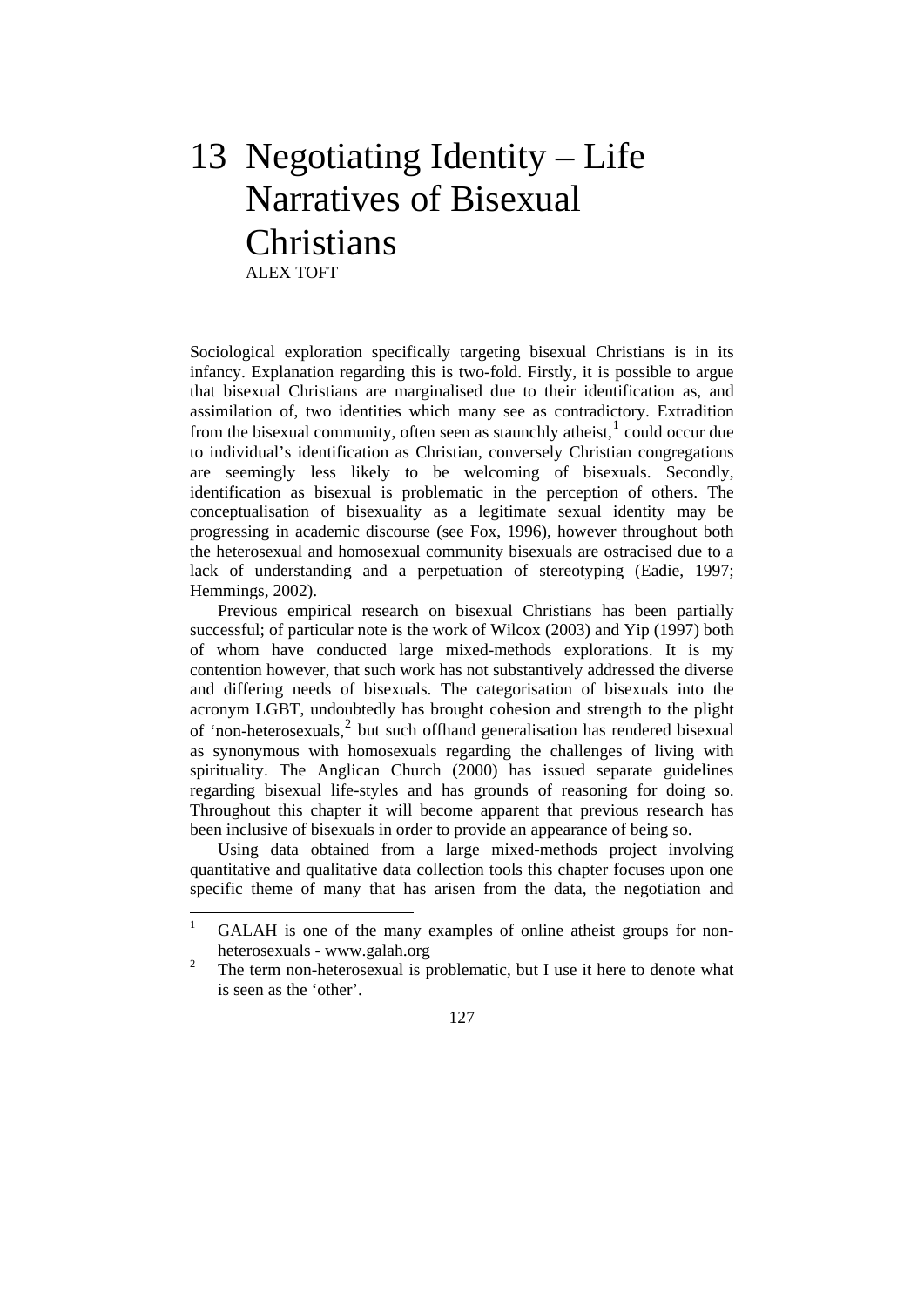management of sexual identity in the lives of bisexual Christians. Taking the self-identifications of the respondents as a starting point the chapter progresses to explore how respondents 'do' their sexual identity in conjunction with the perceived tensions of their spirituality. In the realms of religious censure how is this sexual identity affected and re-constructed to sit concurrently with their religious identity?

*\_\_\_\_\_\_\_\_\_\_\_\_\_\_\_\_\_\_\_\_\_\_\_\_\_\_\_\_\_\_\_\_\_\_\_\_\_\_\_\_\_\_\_\_\_\_\_\_\_\_\_\_\_\_\_\_\_\_\_\_\_\_\_\_\_\_\_\_\_* 

### **Contextualising the Research**

Although traditionally ignored within sociological discourse (Rust, 2000) research pertaining to the adoption of a bisexual identity is a growing field of investigation. The implications and understandings of what it means to be bisexual are becoming clearer due to a proliferation of auto-biographical narrative style accounts attempting to ascribe meaning to bisexuality (Off-Pink Collective, 1988; Hutchins and Kaahumanu, 1991; Suresha and Chvay, 2005). Such methodology has been adopted for the investigation of bisexual Christians lives with, to date, the only academic text focussing solely upon bisexual Christians: 'Blessed Bi Spirit' (Kolodny, 2000). The production of schema attempting to summarise bisexual experience has been the focus of much social research with simple (Kinsey, 1948) and complex (Tucker, 1995) models being produced.

 Diagrams and scales attempting to conceptualise bisexuality fail to recognise the vast diversity of bisexual experience which withstands reduction to the measurement of sexual, physical and emotional attraction, although for some respondents this may be perfectly apt. Adjoining themselves with theorists such as Garber (2001) and Rust (2004) there is the suggestion that bisexuality has the potential to revolutionise sexual identification. Such radicalism stems from the assumption that personal attraction is based upon gender in the first instance; it is therefore a logical step to propose that bisexuals have side-stepped gendered attraction on the basis that it is not the key initiator for relationship construction (of all forms). Self-definitions of bisexuality are too diverse to go into detail here but Ochs' (2008) recent publication seems to reiterate that possession of a bisexual identity is rather individualised and personal. With no traditional structural blueprints to follow bisexuals are left to 'make it up as they go along' (see Heaphy, Weeks and Donovan, 2004 argument regarding same-sex families - it could be argued that this is even more fitting for the life stories of bisexual men and women).

 Upon identification as bisexual, accessing Christian space becomes more difficult and respondents are required to begin the negotiation process and determine parameters of acceptability within their particular denomination or belief system. The Christian faith has just two over-arching grounds for not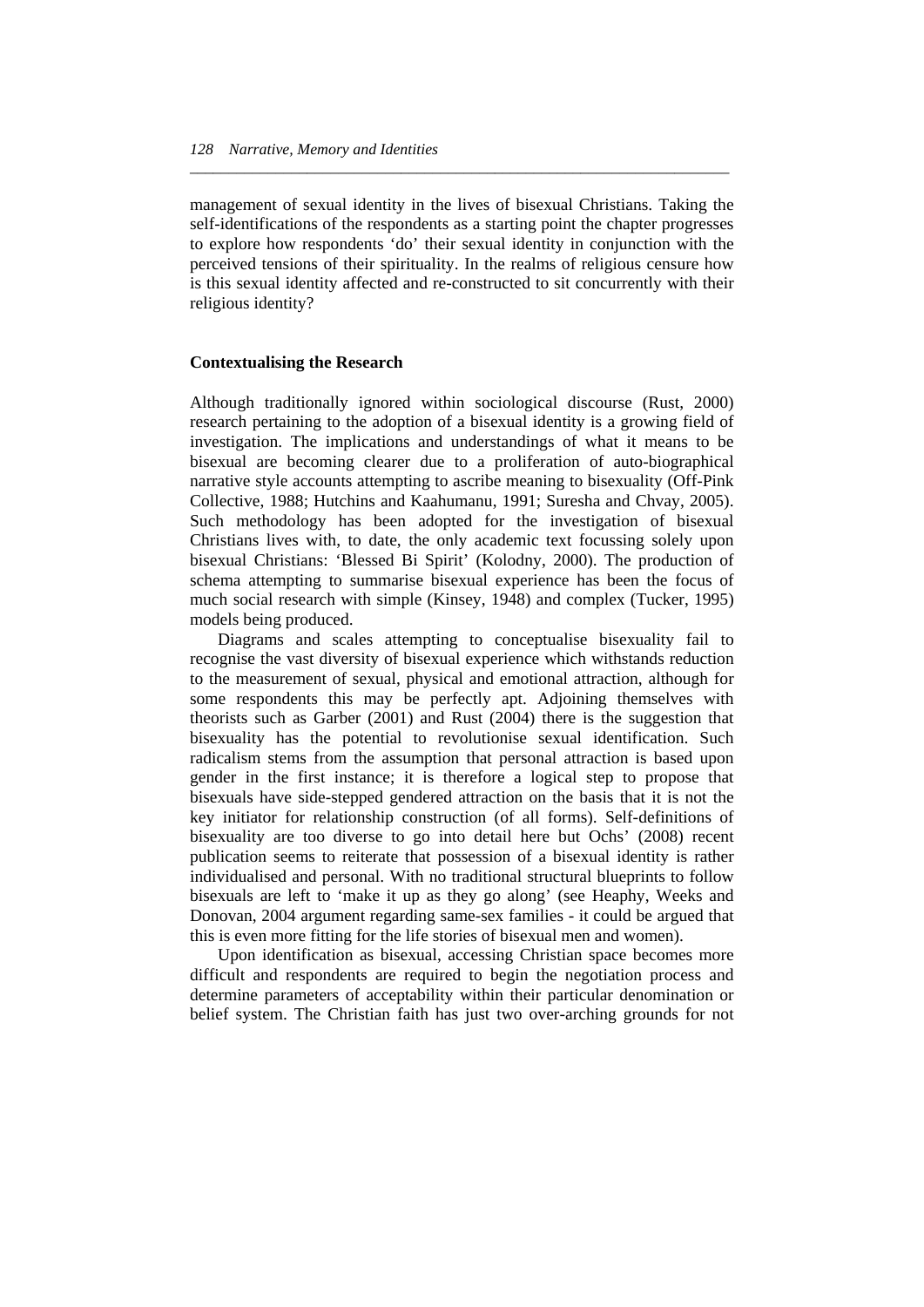fully accepting bisexual Christians into the Church. Here I will use the Anglican Church as an example. Firstly, bisexuals are seen to be promiscuous.

*\_\_\_\_\_\_\_\_\_\_\_\_\_\_\_\_\_\_\_\_\_\_\_\_\_\_\_\_\_\_\_\_\_\_\_\_\_\_\_\_\_\_\_\_\_\_\_\_\_\_\_\_\_\_\_\_\_\_\_\_\_\_\_\_\_\_\_\_\_\_* 

If bisexual sexual activity involves simultaneous sexual relations with people of both sexes then … this would either imply promiscuity or infidelity or both?

(Church of England, 2003, 283)

 This standpoint represents a problematic understanding of what bisexuality entails and seems to suggest that the Anglican Church understands bisexuality as a constant battle between same and opposite sex attraction. Further to this there is a particular need to separate the terms monosexuality- attraction to one sex- and non-monogamy- the engagement in open and fully disclosed relationships running concurrently (H. Wishik and C. Pierce, 1995, 125). Perceiving bisexuals as sexually licentious and drawn equally at all times to members of any sex implies an underlying duality. It would seem that the official stance suggests bisexuals are simply combinations of heterosexual and homosexual desire, further confusing what it means to be bisexual and the term 'bi-sexual' which superficially implies a splitting of two sexual identities.

 Secondly there is the suggestion that marriage vows are incompatible with bisexuality (Rosefire, 2000). Christian sexuality is based upon the life-long heterosexual couple blessed in a Church under witness of God; therefore any such deviation is un-Christian.

 It is within these confines that bisexual Christians must negotiate and manage their sexuality and reconcile (if they feel it necessary) this with their faith.

## **Methodology [3](#page-3-0)**

The research design consisted of a two-phase structure deployed separately but interlocking with regards to themes and interest. A quantitative questionnaire constituted the first phase, as respondents, either electronically or via the post self-administered a 14 page survey considering various aspects of their lives. An in-depth interview represents the second phase of the project.

 Due to the hidden nature of the population, with no official support groups for bisexual Christians and no access to a network composed solely of bisexual

<span id="page-3-0"></span> 3 The data from which this chapter is drawn is part of an ESRC funded PhD research project, award number PTA-030-2006-00245. I would like to thank the ESRC for their support. I would also like to thank the individual respondents without whom this research could not have taken place, and my supervisors Dr Andrew Yip, Dr Esther Bott and Dr Victoria Gosling for their support.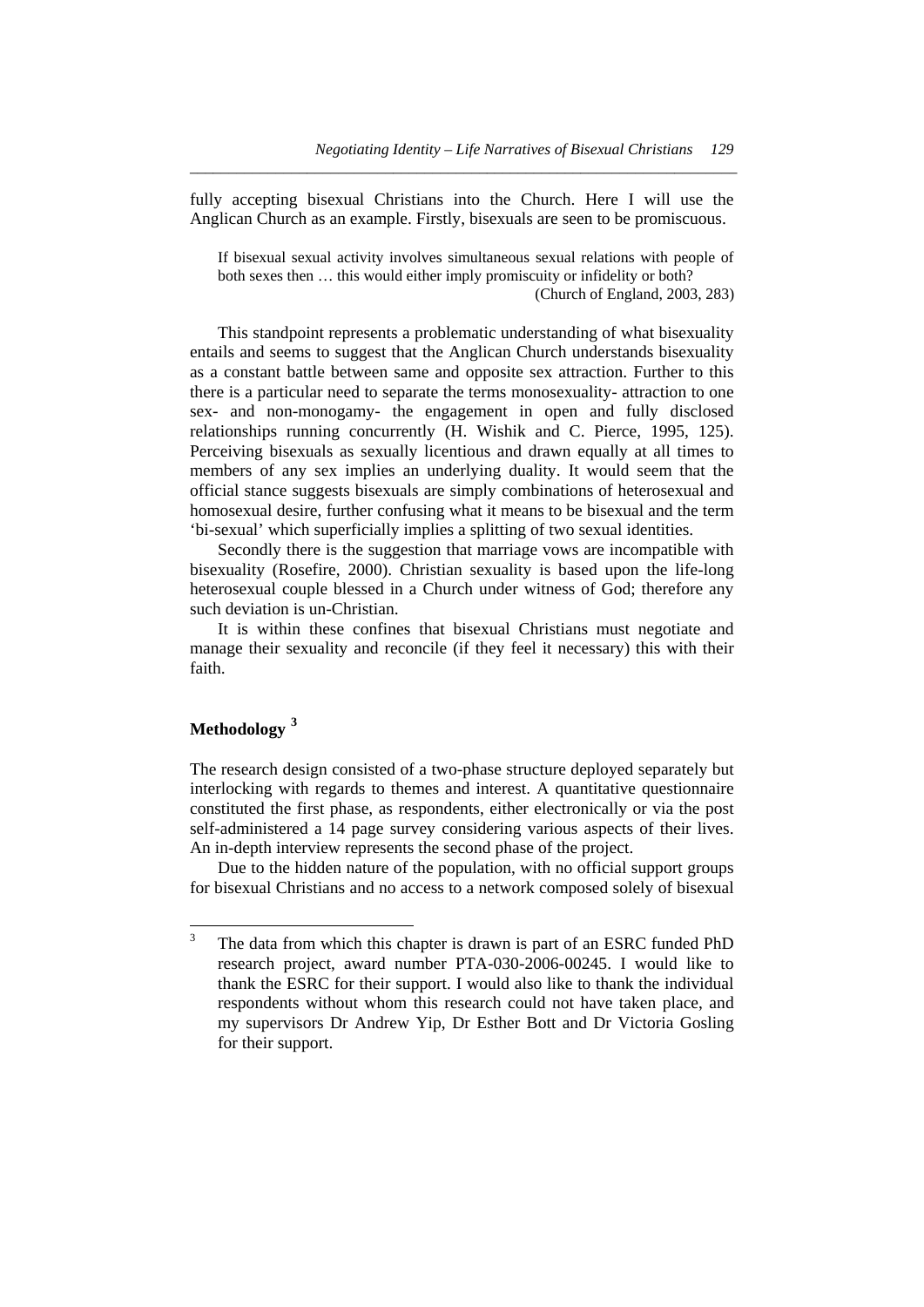Christians, an advertising campaign became the main recruitment strategy. Using a publicity leaflet detailing: the project, the role of the potential respondent, the role of the researcher and all ethical implications, national advertising within both the printed and electronic media took place. Religious and secular media were utilised as were publications aimed at bisexual individuals and non-heterosexuals. Examples include: Diva, Gay Times, QUEST, LGCM (Lesbian Gay and Christian Movement) and in the newsletters of inclusive Churches such as the MCC (Metropolitan Community Church).

*\_\_\_\_\_\_\_\_\_\_\_\_\_\_\_\_\_\_\_\_\_\_\_\_\_\_\_\_\_\_\_\_\_\_\_\_\_\_\_\_\_\_\_\_\_\_\_\_\_\_\_\_\_\_\_\_\_\_\_\_\_\_\_\_\_\_\_\_\_* 

 The majority of respondents (27) were recruited through organisations/ media for bisexuals whose readership coincidently defined themselves as Christian, although networks were not exclusively Christian networks in nature.

 As highlighted during the contextualising section of this chapter, bisexuality and the meanings attached to such identification are heterogeneous. The bisexual Christian population itself does not share this variety of meaning in its community, with personal distinguishing features being similar and shared. The sample consisted of an overwhelming proportion of white British respondents (98%) who were either fully employed, students or comfortably retired (91%) and were educated to at least degree level (44%). Such variables were not obtained through desire or want as respondents indicated initial interest in research participation, furthermore it could be suggested that such a sample is consistent with the general attributes of the bisexual population at large (Bowes-Catton, 2007). Variation was achieved in facets that were under researcher control such as locality with a wide assortment of areas represented, most frequent being London (23%) and Yorkshire (10%). More pertinent is the denominational spread achieved with the most represented within the sample, for example: Anglican (23%), Methodist (10%), MCC (17%) and those not affiliated with a specific denomination (33%).

 Using the data collected from the initial questionnaire individual interview transcripts were constructed to form the basis of the qualitative data collection process which is the main focus of this chapter. In-depth interviews collected respondent narratives or 'life-stories' regarding their identity management and negotiation focussing upon their experiences of sexuality and spirituality. This allowed respondents to tell their stories and within the boundaries of the guided conversation, expand upon issues that were of particular relevance to them.

#### **Sexual Identity in the Lives of Bisexual Christians**

## **Table 1 Number and Percentage of Respondents Who Answered 'True' to the Following Statements**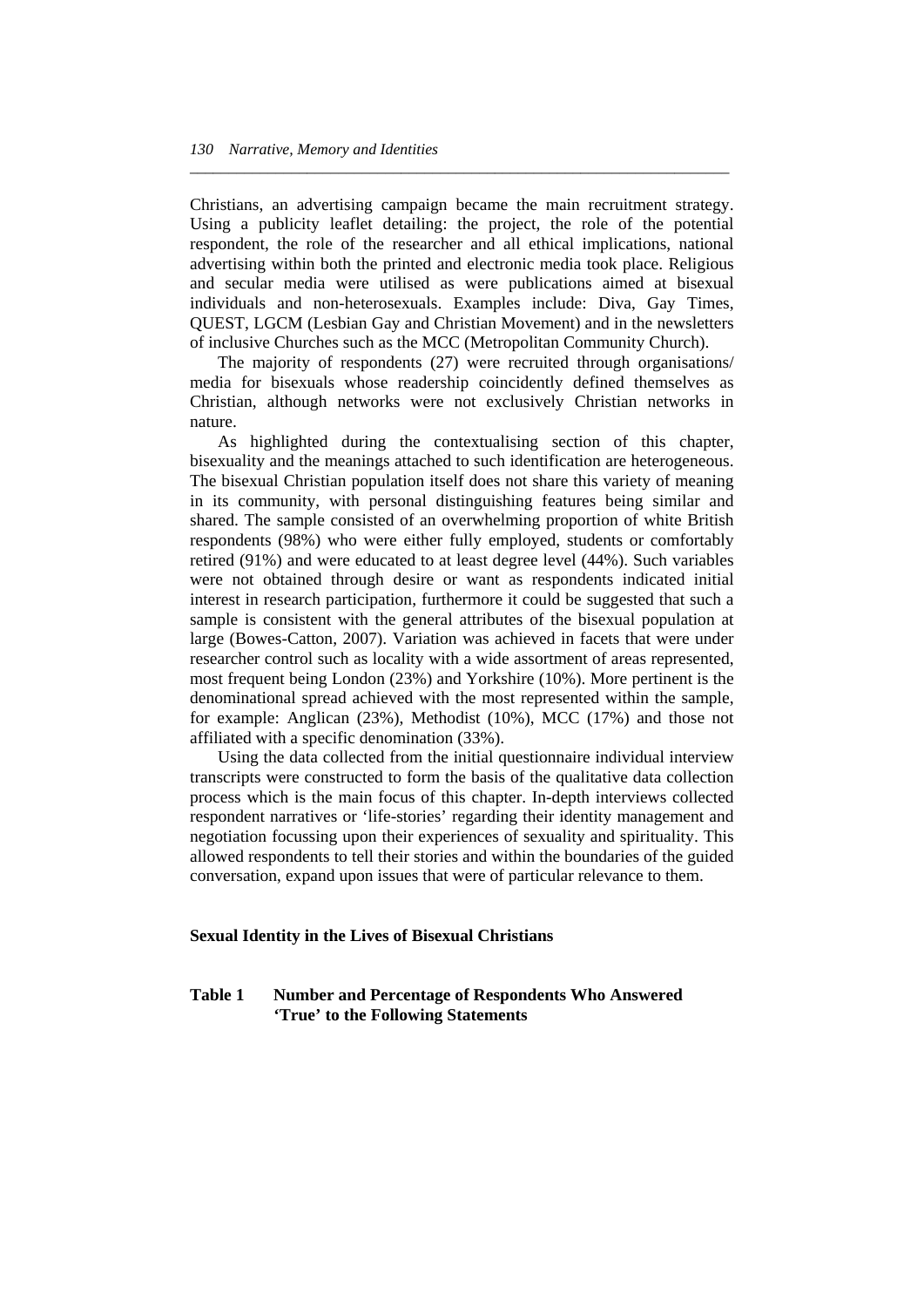| <b>Statement</b>                                                         | <b>Entire Sample</b><br>$(n=60)$ | <b>Male</b> (29) | Female (31) |
|--------------------------------------------------------------------------|----------------------------------|------------------|-------------|
| $(A)$ I am more physically<br>attracted to members of<br>the same sex.   | 18 (30%)                         | 10(16%)          | 8(26%)      |
| (B) I am more physically<br>attracted to members of<br>the opposite sex. | 11 (18%)                         | 5(17%)           | 6(19%)      |
| (C) I prefer to have sex with<br>members of the opposite.<br>sex.        | 10(17%)                          | 5(17%)           | 5(16%)      |
| (D) I prefer to have sex with<br>members of the same<br>sex.             | 15(25%)                          | 7(24%)           | 8 (26%)     |

*\_\_\_\_\_\_\_\_\_\_\_\_\_\_\_\_\_\_\_\_\_\_\_\_\_\_\_\_\_\_\_\_\_\_\_\_\_\_\_\_\_\_\_\_\_\_\_\_\_\_\_\_\_\_\_\_\_\_\_\_\_\_\_\_\_\_\_\_\_\_* 

Table 1 suggests that respondents were resistant in reducing their sexuality to a behavioural practice or a deterministic unifying statement resulting in understanding bisexuality simply in terms of physical attraction. There is no unanimous collectivised definition of bisexuality from the data collected. Generalised statements unifying bisexual experience have to be handled with caution.

 The data proposes that respondents were more comfortable with seeing their sexual identity as beyond this simplistic understanding of human sexuality, preferring to imply that bisexuality is more radical than this. There are 4 main trends of self-definitions that became evident from the research:

1. Bisexuality as a rejection of gendered attraction

But as I say it's not about the genitalia of the person, just the person themselves and whether I connect with them and for me the connection is spiritual. If we connect spirituality that is most important.

(Cynthia a 43 year-old female from the Dorset area)

No, exactly, it's just like another attribute [a person's sex]. Like I might want somebody who has some intellectual...whatever the word is ... I couldn't see myself going with someone who wasn't that smart, other things are less important like being able to cook or having similar interests to me.

(Ruth a 27 year-old Catholic from London)

2. A theoretic construct used to dissolve binaristic dualistic thinking with regard to both sexuality and gender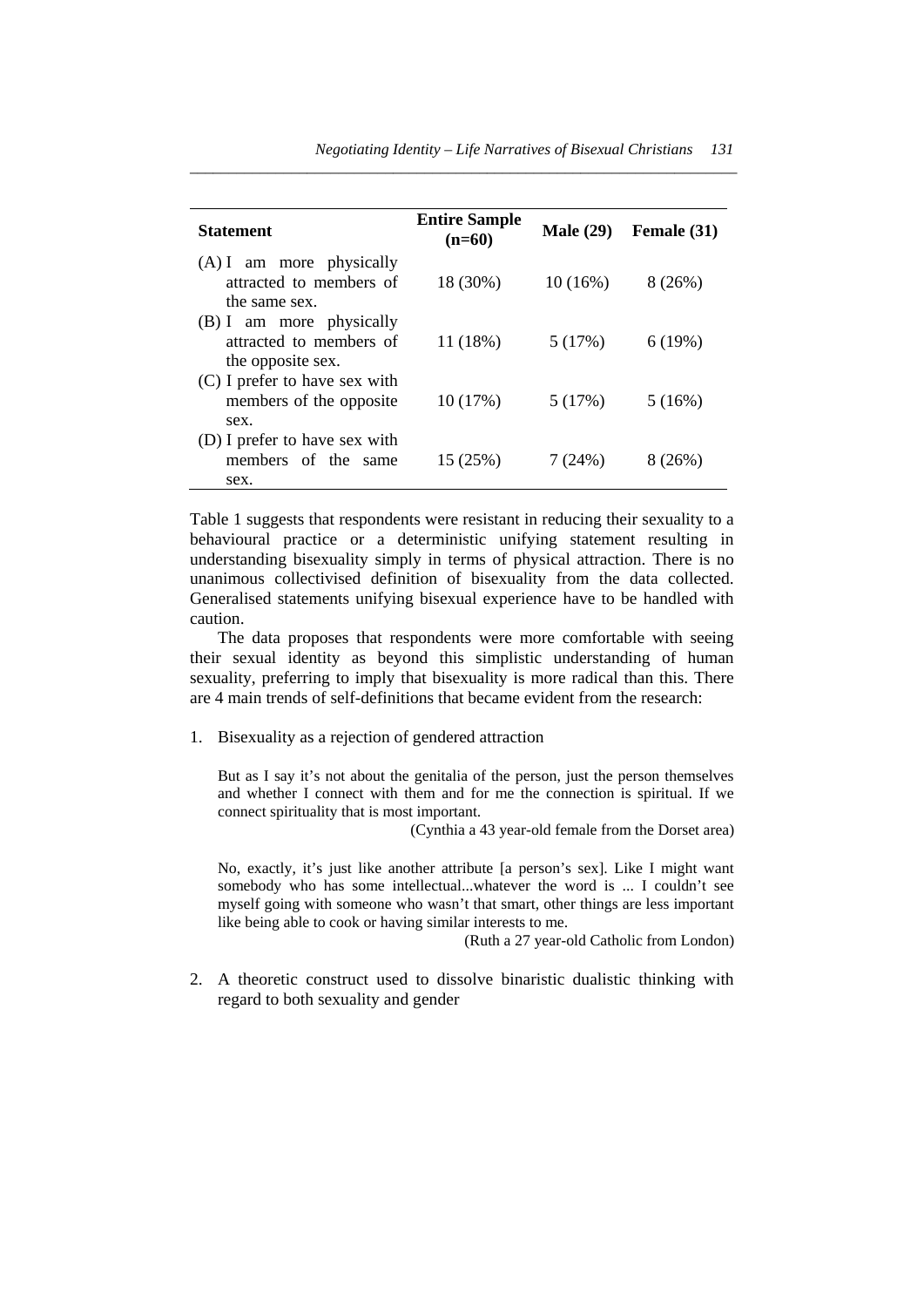Bisexuality is about breaking down the boundaries between sexualities and what it means to be a man and woman.

*\_\_\_\_\_\_\_\_\_\_\_\_\_\_\_\_\_\_\_\_\_\_\_\_\_\_\_\_\_\_\_\_\_\_\_\_\_\_\_\_\_\_\_\_\_\_\_\_\_\_\_\_\_\_\_\_\_\_\_\_\_\_\_\_\_\_\_\_\_* 

(Nicola, 20 year-old female who does not attend Church)

3. The 'capacity' (Rust, 2004) to be attracted (in all respects) to members of any sex

Its not about being free to do whatever you like, breaking down boundaries of injustice and gender relations (laughs). I've just learnt somehow that I'm attracted to both sexes and its just me.

(Michael a 26 year-old man with no official denomination)

4. As a combination of heterosexuality/homosexuality or a combination of maleness and femaleness

But I'm not a Church leader, and I wasn't that good a missionary when I did that. But I'm good as a carer because I am using my bisexuality, my female persona at times as a God-given gift and then at times I will use my male side.

(Richard, 45 from Surrey).

My reaction would be well if you were [bi] you might know more about it. It's like people who are straight saying you just choose to be gay. No! Why would anyone want to choose such a complicated situation. I think that being bi is almost worse than being either. Rather than having a foot in both camps…

(Adam, a 63 year old Anglican)

 These self-definitions give insight into the vast interpretations and understandings of bisexuality and it is with these understandings that bisexual Christians try and access religious space. What, if anything do bisexual Christians have to do in order to gain acceptance in institutionalised religion? The remainder of the chapter will focus upon the negotiation between respondents spirituality and their sexuality.

 The most prevalent technique deployed involved the separation of ones religious and spiritual identities, usually through an abandonment of institutionalised Congregational Church attendance, a dissociation with the Christian Church in its visible form. 28% of the respondents never attended Church and had re-aligned their beliefs systems away from this form of worship. Only 32% attended Church on a weekly basis, the remainder of the respondents intermittently attended for special occasions such as Christenings and if they had time to attend. This is a practical separation, however, respondents who did regularly attended Church often displayed a more complex form of this technique. Worried by negativity and rejection from the Church, respondents concealed their sexuality in order to practice their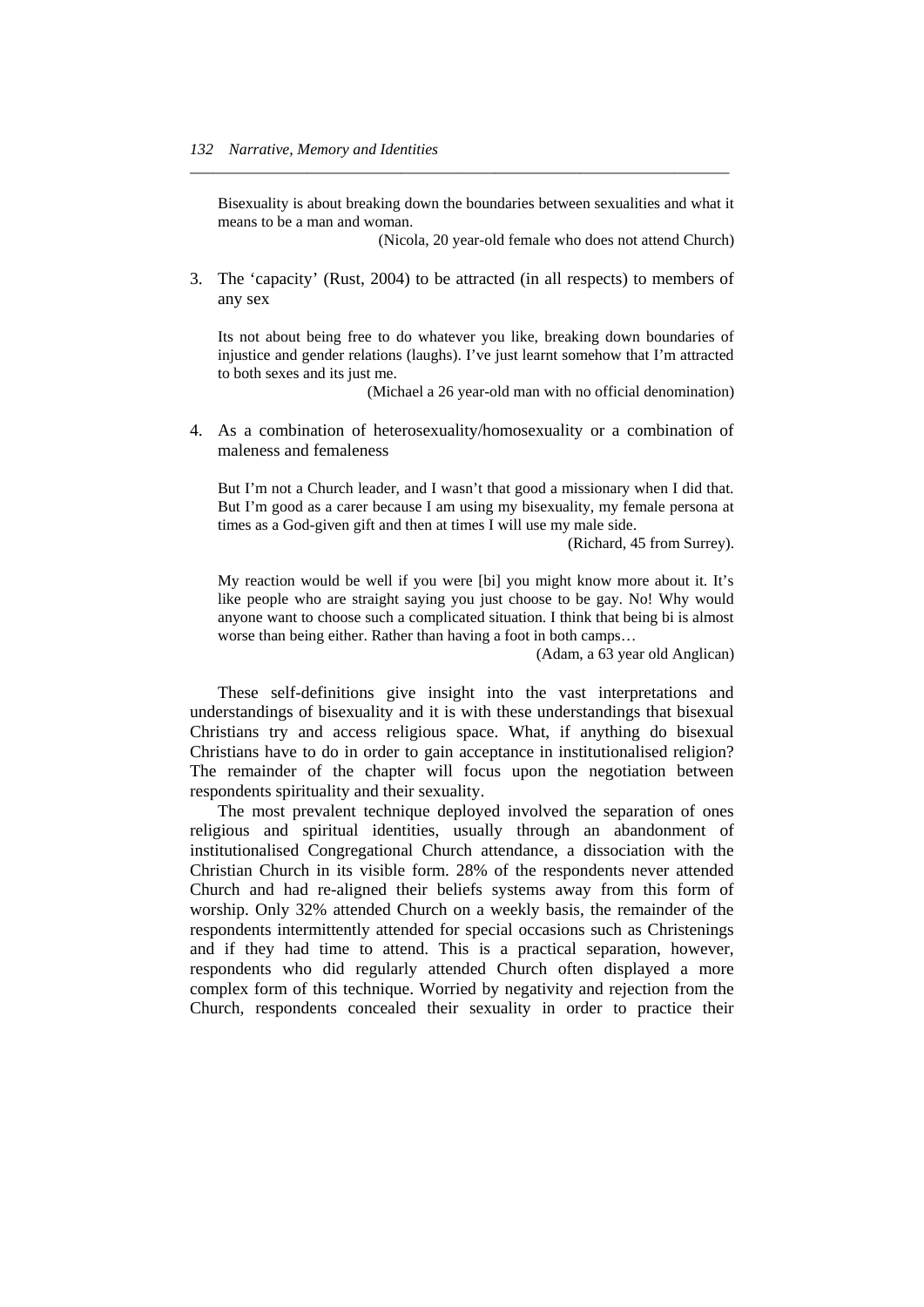religion. This was a technique that one respondent labelled as 'Leaving ones sexuality at the door'.

*\_\_\_\_\_\_\_\_\_\_\_\_\_\_\_\_\_\_\_\_\_\_\_\_\_\_\_\_\_\_\_\_\_\_\_\_\_\_\_\_\_\_\_\_\_\_\_\_\_\_\_\_\_\_\_\_\_\_\_\_\_\_\_\_\_\_\_\_\_\_* 

 Respondents were concerned that traditional Church teaching and practices had become stagnant and outdated, alienating them from the Church:

 I used to do some work with the youth as well, find it difficult to fit in because the Church has become something that is so narrow-minded, just anybody cannot walk in. (Richard) (Richard)

 Such disillusionment affected respondents religious identity rather than their understanding of their sexuality, in these instances sexuality becomes the core identity around which religious beliefs and practices are negotiated. Philip, a Methodist who has become disenchanted with denominational belief systems furthers the idea that sexual identity is simply not as important as ones spirituality. For Philip spirituality is everywhere, the love of God permeates throughout society bringing people together to live in harmony. Although for him Church became stifling and 'more like a prison', spirituality is what makes people human and finding God outweighs all other struggles. It is unsurprising that Philip sees sexuality not as a 'core' identity, it is not something that defines him as a person or something he considers that important. Although this seemingly undermines the struggles of bisexual Christians, respondents were unanimous in the condemnation of the Christian Churches obsession with sex and sexuality.

 The flexibility of bisexuality played an important role for most respondents and often helped in the negotiation process:

It is flexible and that is useful because it puts the emphasis on you to come out when you want to ... and you can come out to whoever you want, but obviously you have to be careful. (Jim a 26 year-old Anglican from the Midlands)

 The formulation of bisexuality as flexible and fluid can be developed further using the  $4<sup>th</sup>$  trend of self-definition as detailed above. Adam was a striking example of the incapability of society in general to understand that people may be attracted to members of any sex. He sees himself as a person living a double life with dual conflicting identities noting several times that he has a 'gay side' and a 'straight side'. By compartmentalising his identity in such a fashion Adam felt that he was not being un-Christian and that his Church could not question his attendance.

 This coincides with the Anglican Church's official standpoint on bisexuality which firmly believes bisexuality is a combination of heterosexual and homosexual desire, which can therefore be selected.

If Gods overall intention for human activity is that it should take place in the context of marriage with someone of the opposite sex, then clearly the Church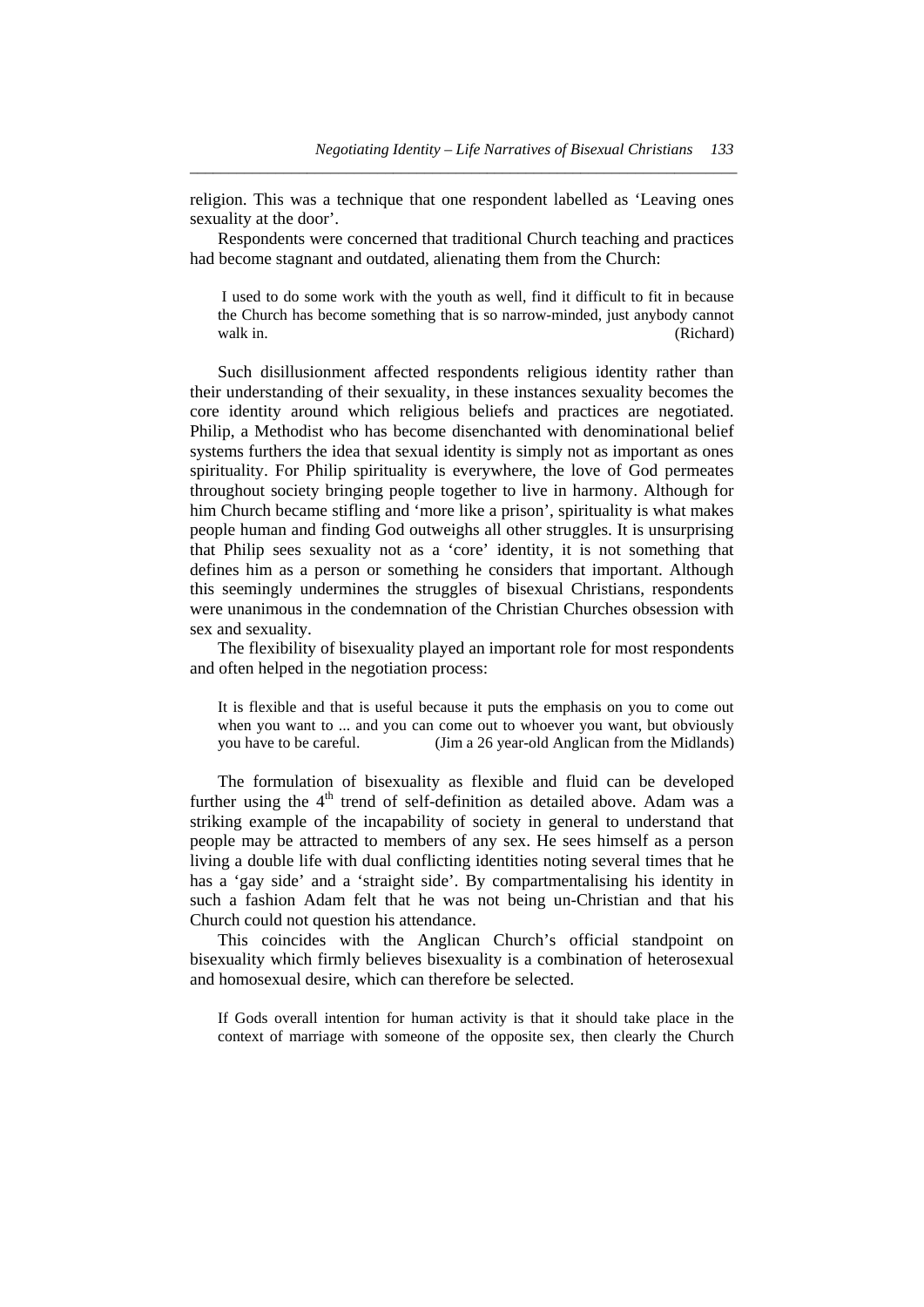needs to encourage bisexual people who are capable of entering into such a relationship to do so ... (Church of England, 2004: 283)

*\_\_\_\_\_\_\_\_\_\_\_\_\_\_\_\_\_\_\_\_\_\_\_\_\_\_\_\_\_\_\_\_\_\_\_\_\_\_\_\_\_\_\_\_\_\_\_\_\_\_\_\_\_\_\_\_\_\_\_\_\_\_\_\_\_\_\_\_\_* 

 A bisexual individual should therefore choose to ignore the 'homosexual side' and choose to follow his 'heterosexual side' (Church of England, 2003: 283). Adam uses the same language to justify the fact that he has chosen the 'gay side'.

... in relationship terms ... I am choosing to go in the gay direction, so I am choosing to leave behind the straight relationship possibility ... (Adam)

 In a scenario in which 'coming out' is not an option Adam demonstrates the complex nature of how sexuality is negotiated within organised religion.

#### **Concluding Thoughts**

This chapter has shown how the diverse self-definitions and understandings of bisexual identity has forced bisexuals to negotiate their access to institutionalised religion. The misunderstanding of the Church (namely the Anglican Church in this chapter) has perhaps been inevitable due to such assortment of meaning. Through numerous techniques bisexual Christians have re-evaluated what it means to be both bisexual and Christian in order to align their spirituality and their sexuality.

## **References**

- Eadie, J. (1997) 'Living in the Past: Savage nights, Bisexual times', *Journal of Gay, Lesbian and Bisexual Identity*, 2: 1, 7-26.
- Bowes-Catton, H. (2007) 'Swordfighting, Drag Kings and Cuddles: Embodying Identity in a Spectacular Bisexual Space', *Paper Presented at the Critical Sexology Conference, London South Bank University*, London, 17 November.
- Fox, R. (1996) 'Bisexuality in Perspective: A Review of Theory and Research', in: B. Firestein, *Bisexuality: The Psychology and Politics of an Invisible Minority,* London: SAGE.
- Garber, M.B. (2000) *Bisexuality and the Eroticism of Everyday Life,* New York: Routledge.
- Heaphy, B., Weeks, J. and Donovan, C. (2004) 'Lesbian and Gay Families', in M. Richards, *Blackwell Companion to the Sociology of the Family*, Oxford: Blackwell.